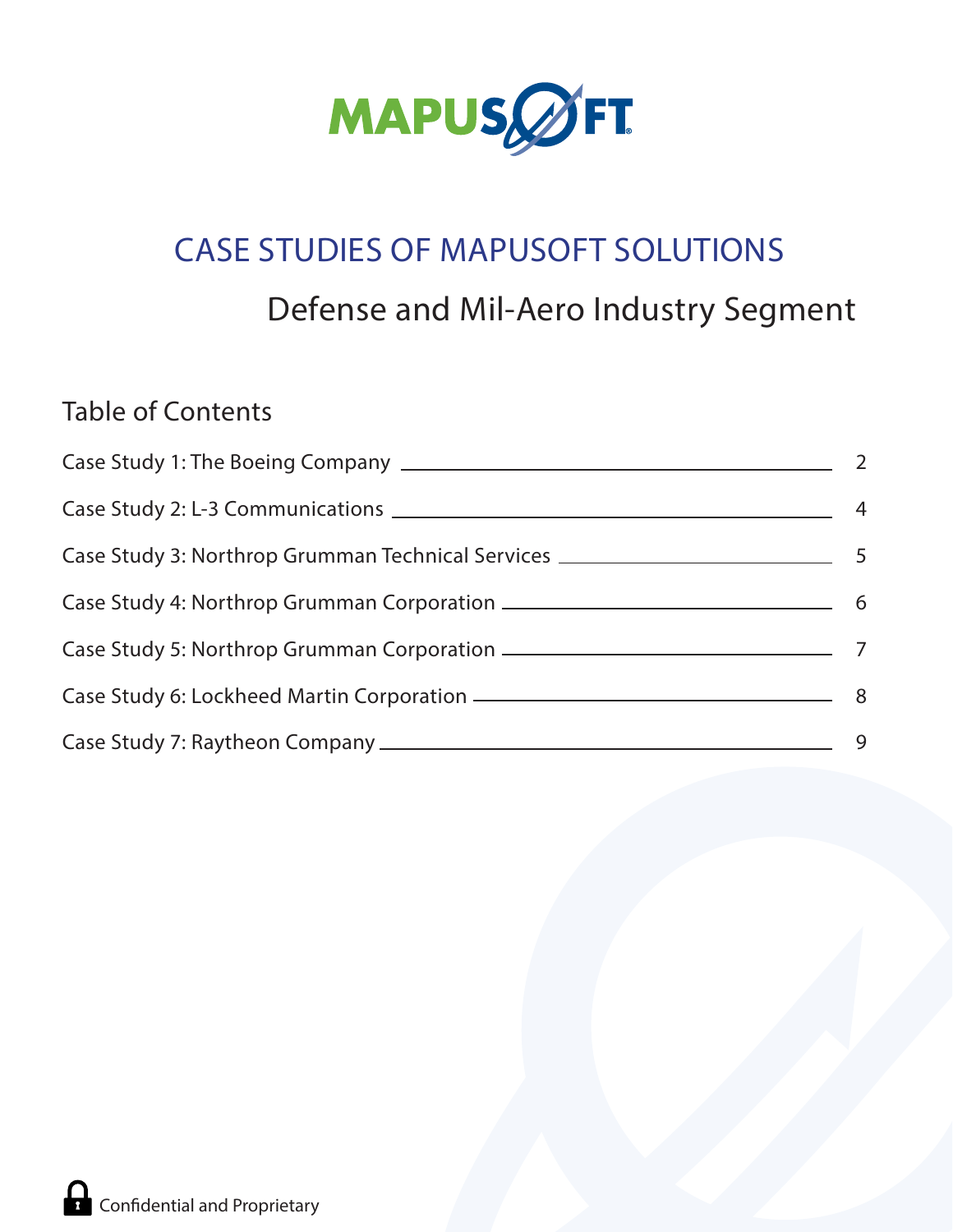



**The Boeing Company, California, USA 1**

# BACKGROUND

Boeing's defense division developed an advanced platform architecture called System of Systems Common Operating Environment (SoSCOE) for the US military under the Future Combat System (FCS) program (aka BCT Modernization program). SoSCOE enabled enhanced joint connectivity and situational awareness while supporting multiple operating systems and hardware target platforms. SoSCOE was hosted upon MapuSoft's Cross-OS platform solution which provided interoperability between VxWorks®, Linux, and LynxOS while freeing applications from their underlying operating systems to allow future portability

## **PROJECT**

- FCS program is a very large program for which the software assets needed to be reusable and not tied to a specific vendor's solution.
- US military required that applications developed on SoSCOE be based on strict POSIX standards; however the commercial real-time operating systems needed to run SoSCOE did not support the required POSIX standards.
- SoSCOE requires kernel resources with guaranteed availability during run-time.

## PRODUCT



## SOLUTION

MapuSoft's Cross-OS Development Platform (previously called OS Abstractor) was chosen because of its POSIX standards compliance and OS Abstractor's advanced real-time memory and thread management features. Boeing's SoSCOE was integrated with the Cross-OS Development Platform in order to allow SoSCOE to support multiple Target OS environments. The POSIX component offers industry standard API compliance for new code development and/or re-use of existing POSIX code base across multiple OS platforms while adhering to the standards set by the US military for the POSIX requirements. MapuSoft's Cross-OS Development Platform protects software investment by eliminating the risks associated with OS selection and/or use of proprietary API features. It allows developers to use a standard API interface across multiple OS platforms and greatly reduces the costs associated with code maintenance and learning multiple operating systems.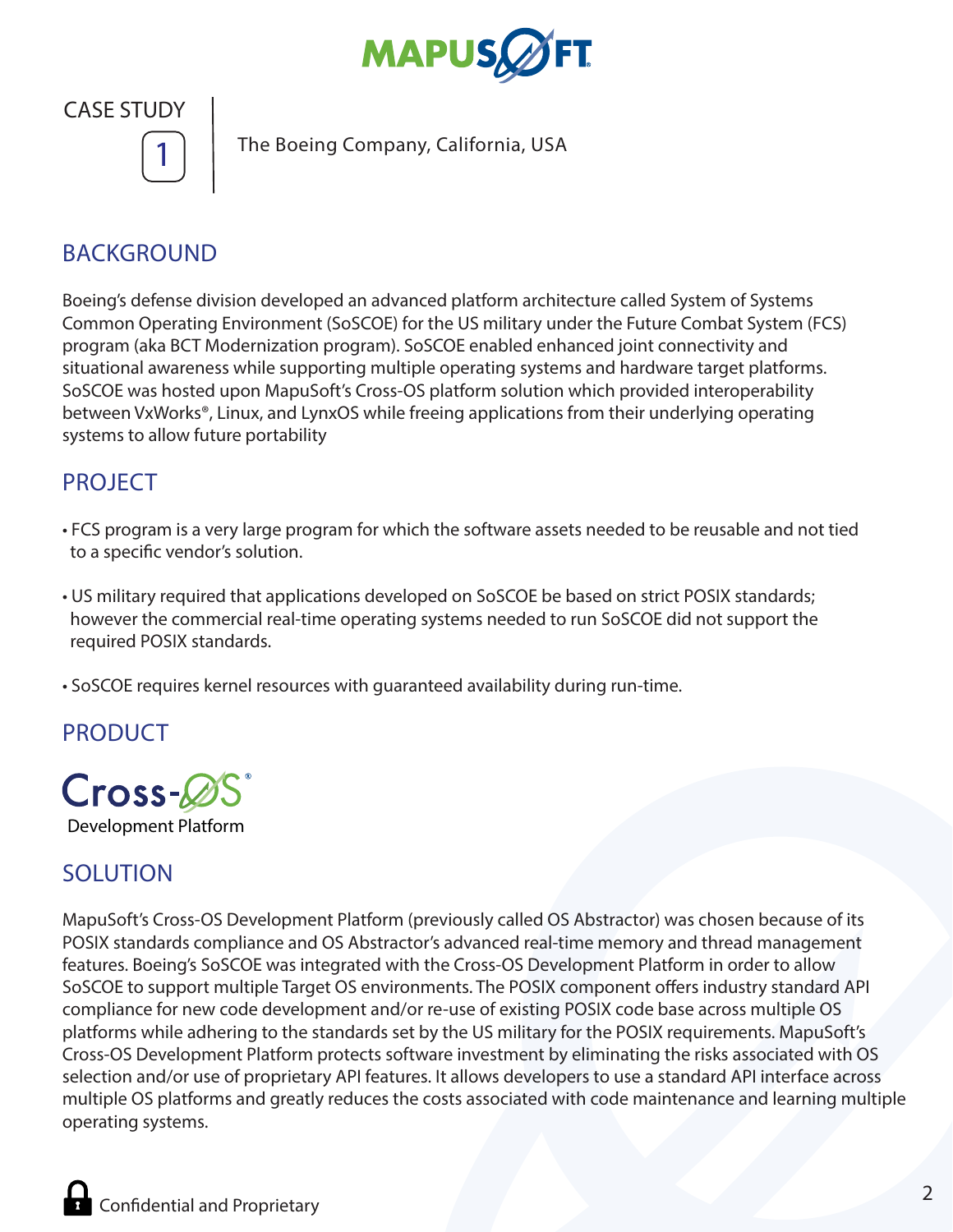



**The Boeing Company, California, USA 1**

"MapuSoft's Cross-OS Development Platform provides many OS back ends which will be a great benefit to SoSCOE, which runs in a variety of environments", said Al Williams, SoSCOE's Chief Architect.

Contact: Mr. Thomas Schoch, Procurement Agent The Boeing Company #5301 Bolsa Avenue Huntington Beach, California 92647

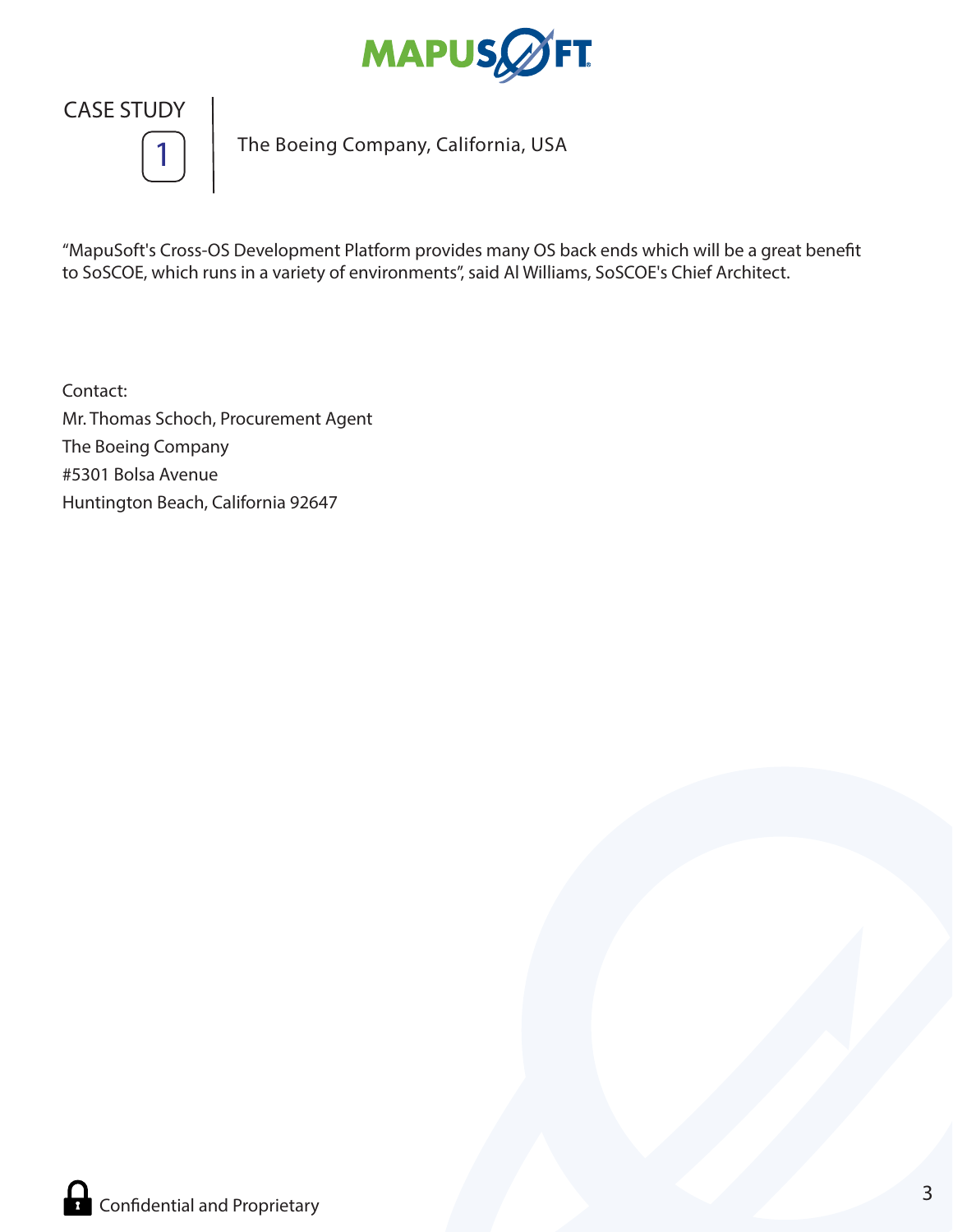



**L-3 Communications, Alpharetta GA, USA 2**

# BACKGROUND

L-3 Communications (L-3) is an aerospace and national security solutions contractor. L-3 is also a leading provider of a broad range of communication and electronic systems and products used on military and commercial platforms. L-3 supplies critical aircraft and system integration design and support services to aircraft primes, integrators and military services/users such as NASA, Lockheed Martin and Raytheon, etc.

## PROJECT

L-3 wanted to integrate and re-use their state-of-art display software written in Ada code into Lockheed Martin's C-130J Super Hercules aircraft system developed using C/C++ language running VxWorks.

#### PRODUCT



## SOLUTION

MapuSoft's Ada-C/C++ Changer tool provided 100% code conversion of Ada code to C/C++ which eliminated the need for an expensive, risky and time consuming manual code re-write. In addition, the OS Abstractor component integrated with Ada-C/C++ Changer provided the real-time scheduling services for the converted code and allowed them to seamlessly integrate with the rest of the C/C++ code and run on the VxWorks platform.

The MapuSoft solution provided L-3 with the flexibility to adapt the existing Ada solution to the customer's C/C++ requirement with a re-write of the original Ada code thereby reducing the total project cost and time.

Contact: Mr. Brian Granaghan brian.granaghan@L-3com.com (770) 346-8260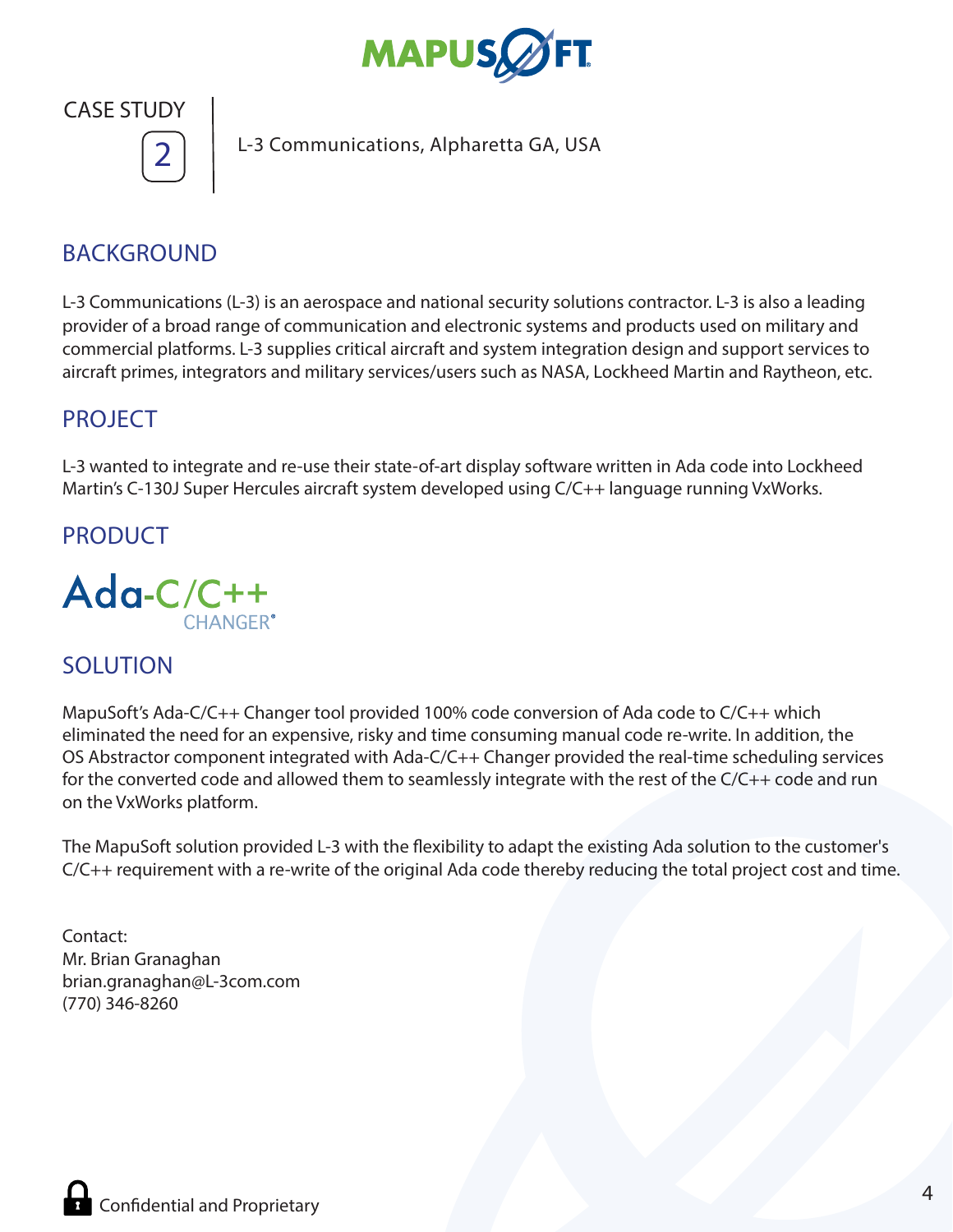



**Northrop Grumman Technical Services, Oklahoma City, USA 3**

# BACKGROUND

Northrop Grumman (Northrop) is a leading global security company providing innovative systems, product and solutions in unmanned systems, cyber, C4ISR and logistics and modernization to government and commercial customer worldwide.

## PROJECT

Northrop's Data Acquisitions & Performance Advisories systems consist of several functions like Takeoff and Landing Data (TOLD), Center of Gravity Weight and Balance, Data Acquisition functions, Fuel Target Selection, ARINC 739 communication, Voice Alerter functions, LN-120 Data Loader function, Flight Data Recorder output function and Maintenance function. Northrop wanted to move the system to a new target platform running on LynxOS-178 operating system. Unfortunately, the target system does not support the Ada tools.

# PRODUCT



## SOLUTION

Northrop decided to use MapuSoft's Ada-C/C++ changer to convert their Ada code to C/C++ and then use a C/C++ tool chain to build the application for the new target hardware. In addition, the OS Abstractor component integrated with Ada-C/C++ Changer provided the real-time scheduling services for the converted code and allowed them to seamlessly run on the ARINC 653 certified LynxOS-178 platform.

#### Contact: Mr. John Ballew Email: John.Ballew@ngc.com Telephone: (405) 736-8325 Northrop Grumman Technical Services #6401, S. Air Depot Blvd. Oklahoma City, OK 73135-5911, USA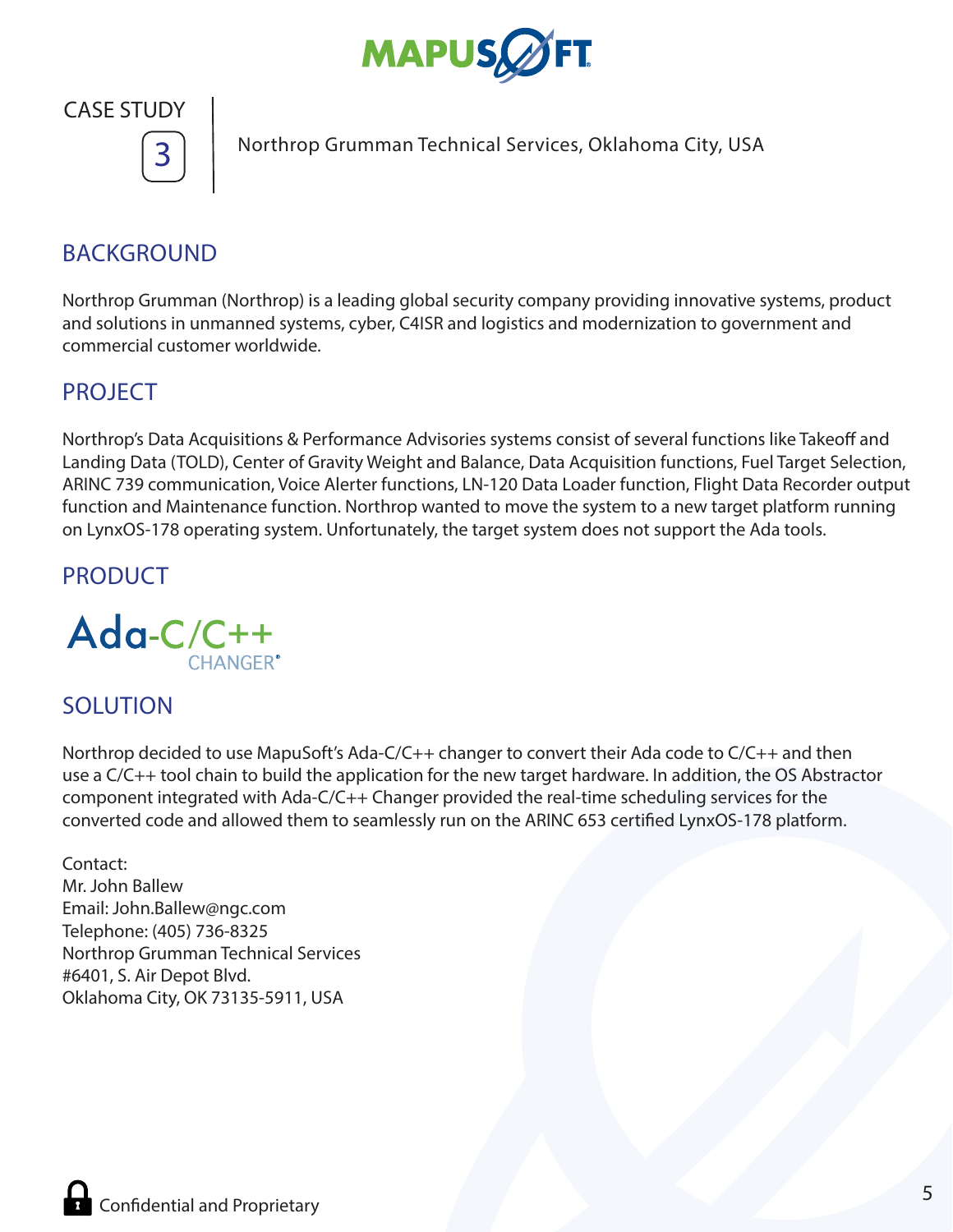



**Northrop Grumman Corporation, Baltimore MD, USA 4**

# BACKGROUND

Northrop Grumman (Northrop) is a leading global security company providing innovative systems, product and solutions in unmanned systems, cyber, C4ISR and logistics and modernization to government and commercial customer worldwide.

### PROJECT

Northrop's Next Generation Vehicle and Dismount Exploitation Radar system (NGV VADER,) an airborne tactical radar system was running on the VxWorks operating system and Northrop wanted the system to run on Linux.

#### PRODUCT



## **SOLUTION**

Using MapuSoft's VxWorks Porting Kit, Northrop easily and quickly moved their legacy system from VxWorks to Linux. MapuSoft also provided real-time functionalities to the Linux platform.

Contact: Mr. Gan Murali gan.murali@ngc.com Northrop Grumman Corporation #7323 Aviation Boulevard, Baltimore, MD 2124 USA

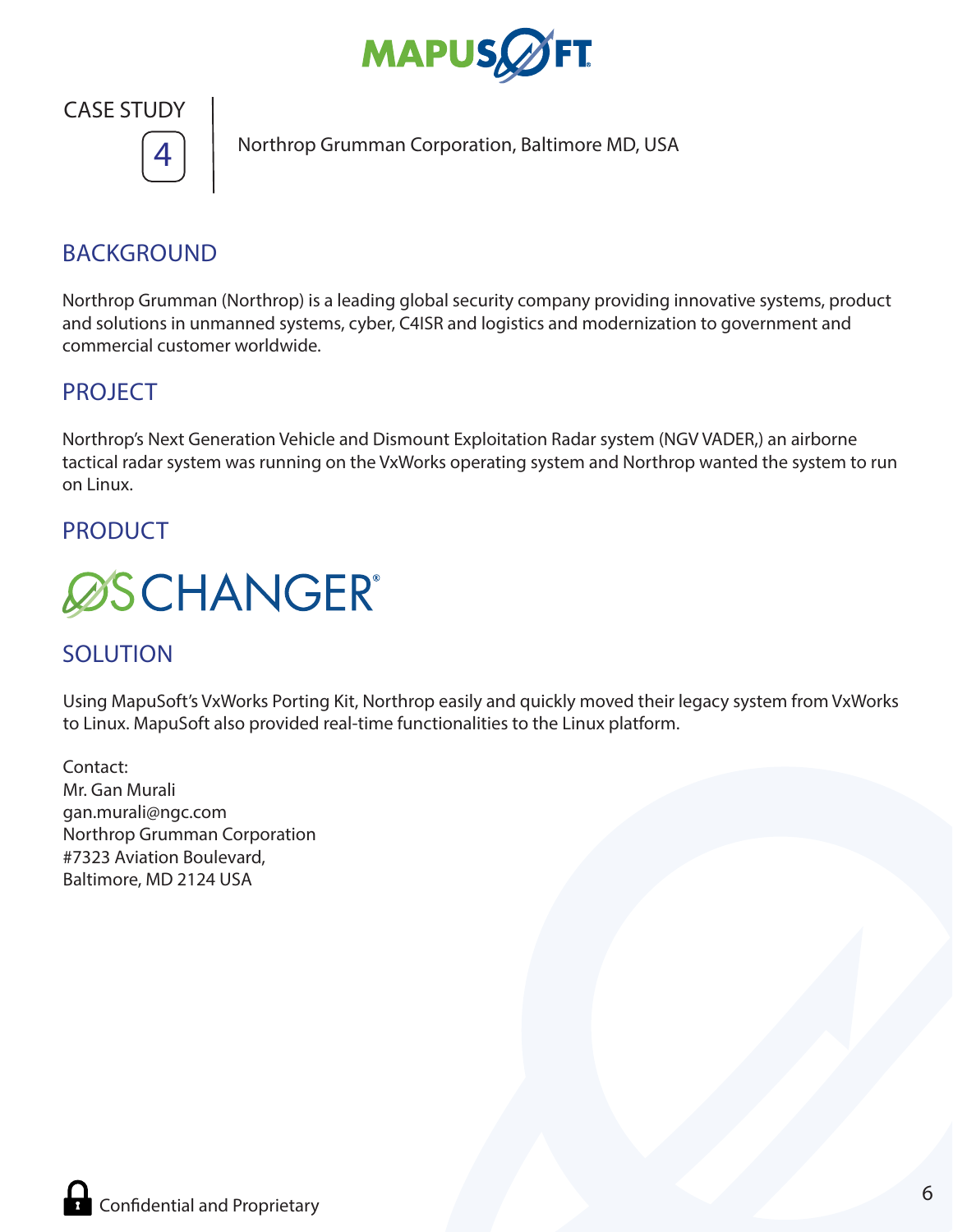



**Northrop Grumman Corporation, Baltimore MD, USA 5**

# BACKGROUND

Northrop Grumman (Northrop) is a leading global security company providing innovative systems, product and solutions in unmanned systems, cyber, C4ISR and logistics and modernization to government and commercial customer worldwide. Northrop is a principal member of the Lockheed Martin-led industry team that is heading F-35 program. Northrop plays a critical role in the development, demonstration and production of this multi-role fighter.

## PROJECT

Northrop wants to develop a new prototype software taken from the current F-35 program which is jointly run with Lockheed Martin. The system runs on the VxWorks operating system and Northrop wants the new prototype to run on a Linux platform.

## **PRODUCT**



# SOLUTION

Northrop decided to use MapuSoft's migration tools for their internal testing and development of their new prototype model. Once developed and tested, these prototypes will be demonstrated for their aerospace and defense customers and upon a successful demonstration and acceptance, the prototype products will be put into production.

Contact: Mr. Andrew Clark Andrew.clark@ngc.com (410) 765-7428 Northrop Grumman Corporation #7323, Aviation Boulevard,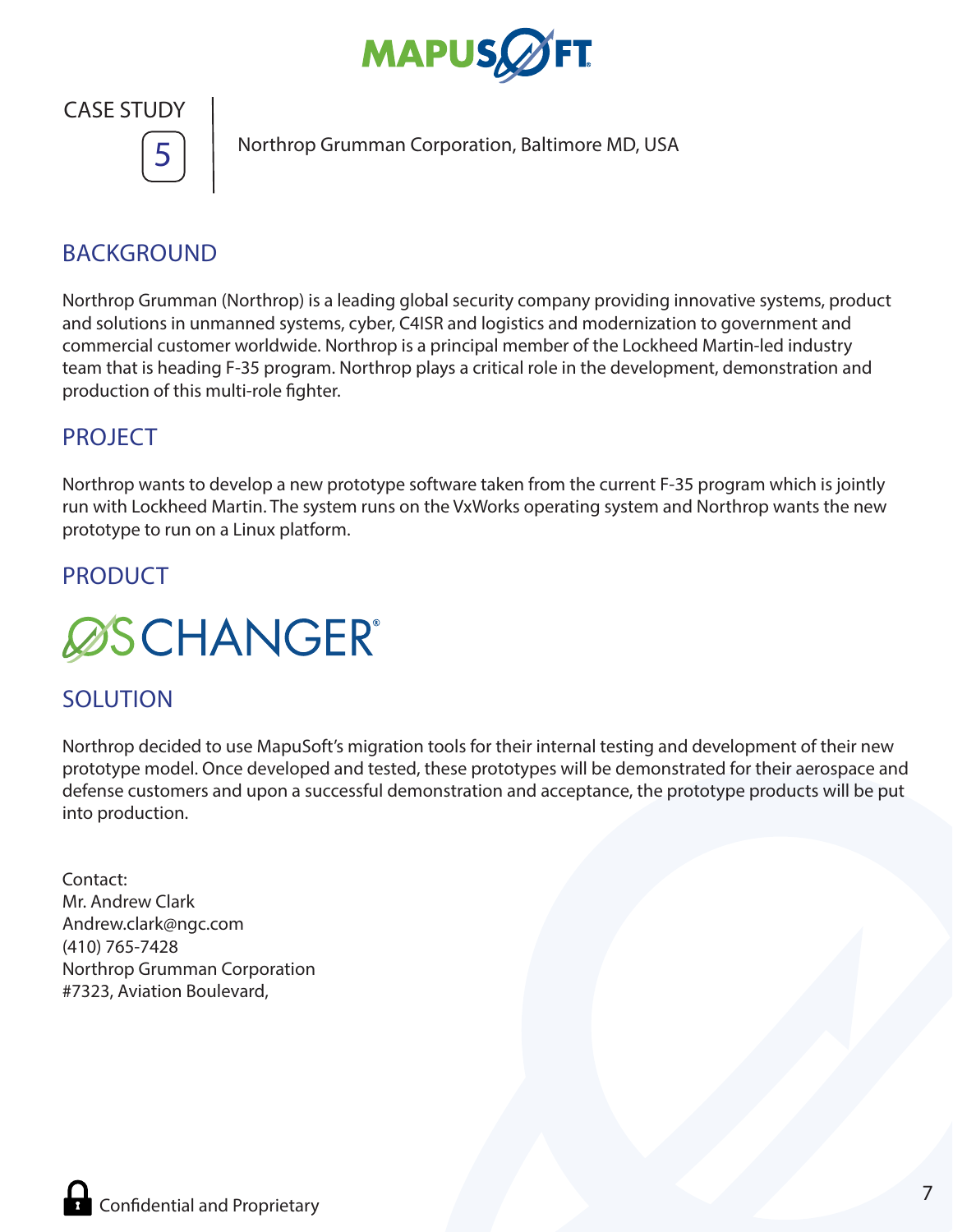



**Lockheed Martin Corporation, Orlando, Florida 6**

# BACKGROUND

Lockheed Martin (Lockheed) is an American global aerospace, defense, security and advanced technology company with worldwide interests. It was formed by the merger of Lockheed Corporation with Martin Marietta in March 1995. It is principally engaged in the research, design, development, manufacture, integration and sustainment of advanced technology systems, products and services.

#### PROJECT

As part of the C143 Program, Lockheed introduced embedded training on the USS Arleigh Burke (DDG-51), the lead ship of the Arleigh Burke-class guided missile destroyers. Part of this task is to simulate existing propulsion software on their instructors WindowsXP workstations. So their application needed to be ported to run on the Windows XP platform.

## **PRODUCT**



## SOLUTION

MapuSoft's VxWorks OS Changer Porting Kit allowed Lockheed to quickly port their LM STS application to the Windows XP operating system while adding real-time features to Windows XP.

Contact: Mr. Scott B. Phillips (407) 306-6872, (407) 306-7012) Lockheed Martin Corporation 12506 Lake Underhill Drive Orlando FL, 32825, USA